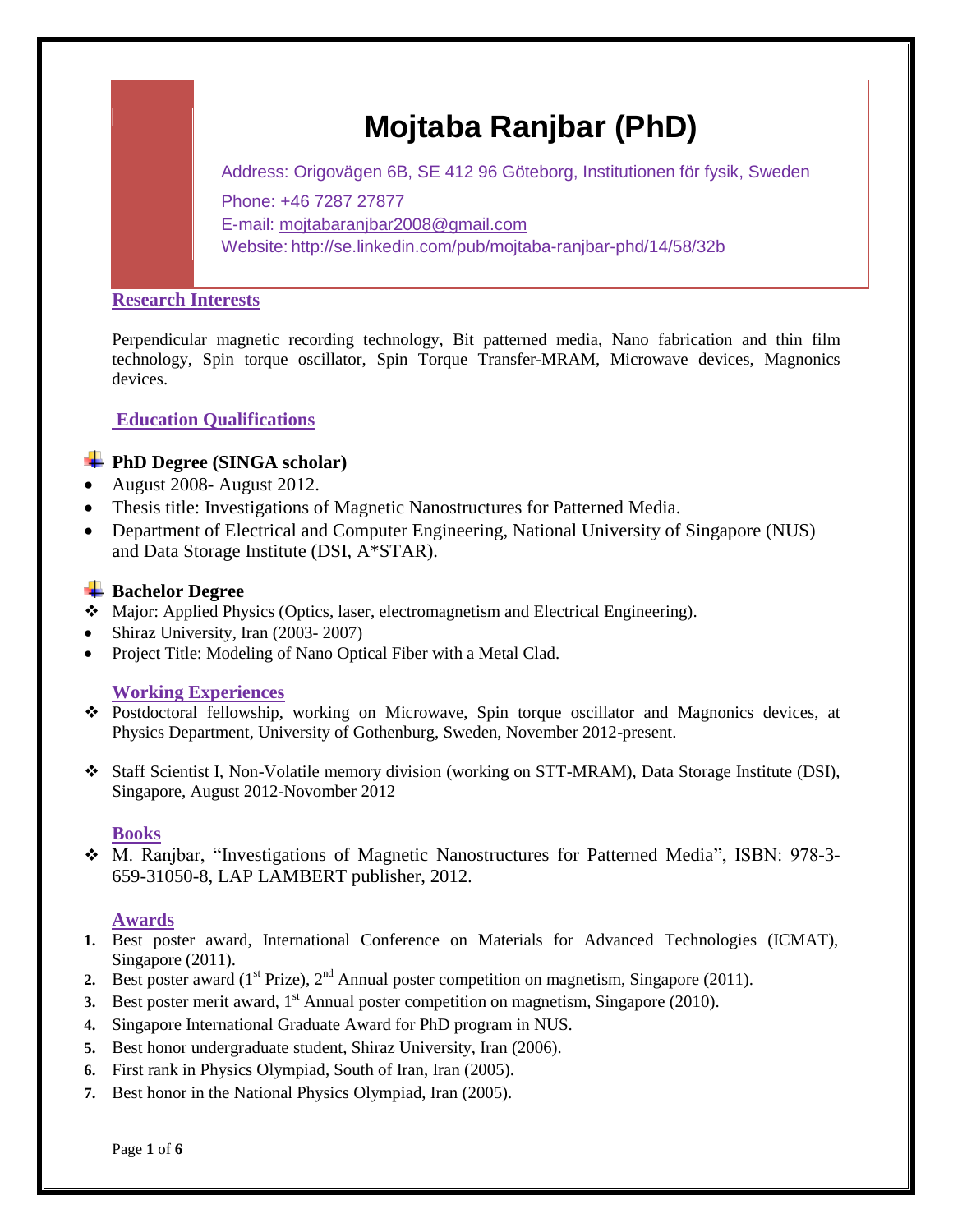# **Scientific activities**

- **1.** Vice president of IEEE Magnetics Society, Sweden (March 2014-present)
- **2.** Session chair at IEEE International Magnetics (INTERMAG) conference, Dresden, Germany (2014).
- **3.** Coordinator at Magnonics Conference, Sweden (2013).
- 4. Session chair at 58<sup>th</sup> Magnetism and Magnetic Materials (MMM) conference, Denver, USA (2013).
- **5.** Reviewer of Journal of Applied Physics, Applied Physics Letters, Nature Materials, IEEE transaction on Magnetics, Nature Scientific Reports, Journal of Nanoscience and Nanotechnology.
- **6.** Participating in Embarking on PhD career workshop, A\*Star, Singapore (2012).
- **7.** Participating in Scientific Presentation Skills workshop, A\*Star, Singapore (2012).
- **8.** Participating in Scientific Writing Skills workshop, A\*Star, Singapore (2012).
- **9.** Participating in Career Management workshop, A\*Star, Singapore (2012).
- **10.** Attended ICMAT 2011 conference as a student helper in Symposiom L, Singapore(2011).
- **11.** Attended IEEE Magnetic summer school, Nanjing University, China (2009).
- **12.** IEEE Magnetic Society Committee Member (Singapore chapter) since 2009.
- **13.** Participating in "Nanoimprint Industrial Symposium (In conjunction with ICMAT 2009)"
- **14.** Taking Certificate of Post Graduates Laboratory Safety training, NUS, Singapore (2009).
- **15.** Participating in Educational workshop(Introduction of nanoparticles Dimention analysis Devices), Shiraz University, Iran (2008).
- **16.** Participating in job creating Educational workshop(Export and Import and its coresponding applications), Shiraz University, Iran (2007).
- **17.** Participating in job creating Educational workshop (Commercial plan Complitaion), Shiraz university, Iran (2007).

# **PhD modules (Average: 4.42/5)**

| Semiconductors fundamentals   | Special topics in physics | Nanometer scale information storage $(5/5)$ |
|-------------------------------|---------------------------|---------------------------------------------|
| (4.5/5)                       | (4.5/5)                   |                                             |
| Magnetic recording technology | Nanoscale engineering     | Characterization of materials and devices   |
| (4/5)                         | (4/5)                     | (3.5/5)                                     |
| Optical engineering (4.5/5)   |                           |                                             |

# **First-hand experience with the following equipment and techniques**

 **Characterization techniques:** Alternating gradient magnetometer (AGM), Vibrating sample magnetometer (VSM), Atomic/Magnetic force microscopy (AFM/ MFM), Magneto-optical Kerr effect (MOKE), X-ray diffraction (XRD), Scanning electron microscopy (SEM), Superconducting quantum interference device (SQUID), Spin-Stand system, Anomalous Hall effect measurement (AHE), Vector Network Analyzer (VNA), Microwave set up, Oscilloscope, Spectrum Analyzer, Micro-BLS.

 **Patterned structure fabrication methods:** Electron beam lithography (EBL), Nanoimprint lithography (NIL), Photolithography (Mask aligner), Focused ion beam (FIB), Ion milling, Wire bonding, Inductively coupled plasma (ICP), Reactive ion etching (RIE), RIE-O2 plasma.

 **Thin film fabrication methods:** Sputtering (DC-RF), Evaporator, Vaccum thermal anealing, Profiler/ Optical microscope.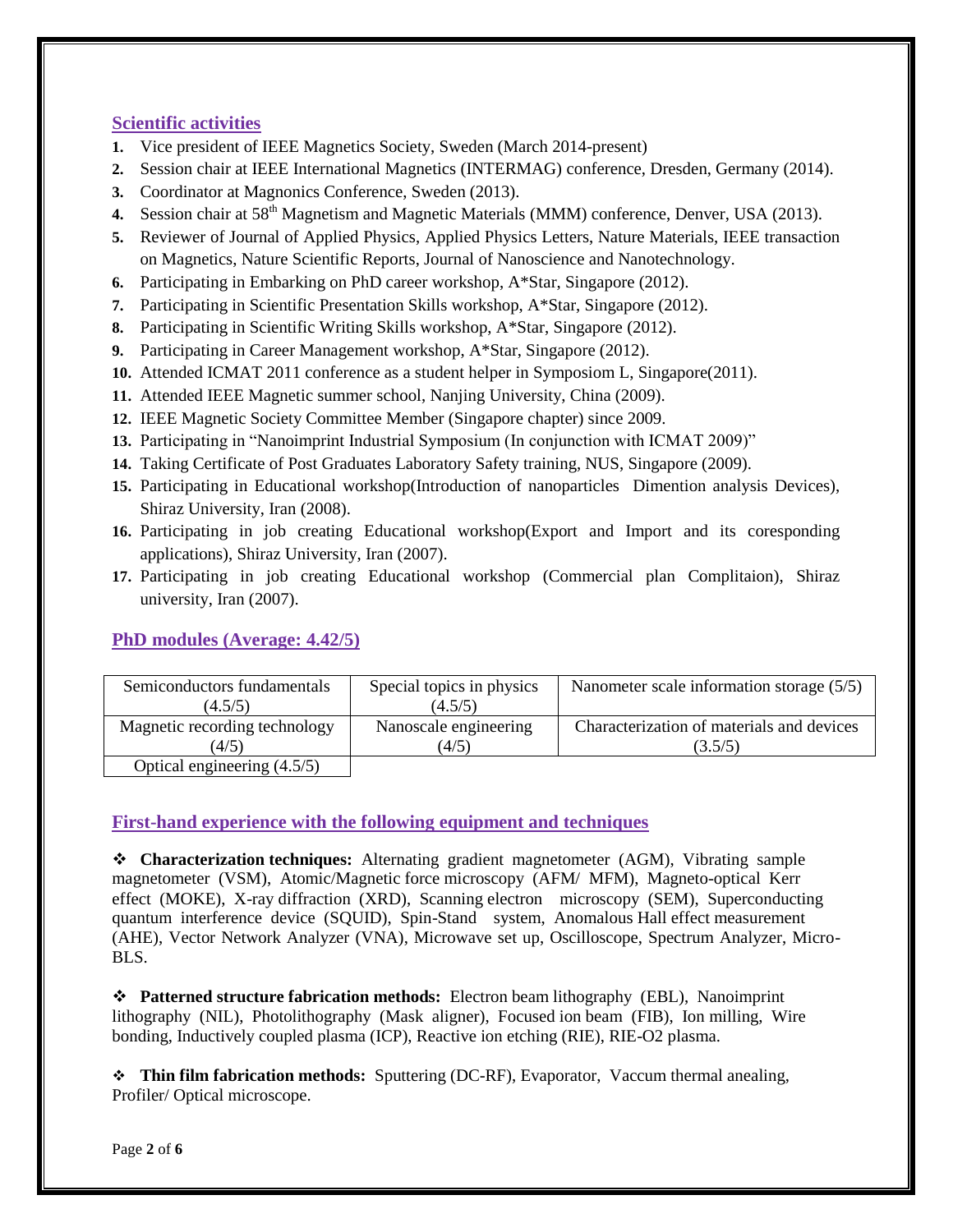### **Publications**

- **1.** M. Ranjbar, R. Sbiaa, R. K. Dumas, J. Åkerman, S. N. Piramanayagam, "Spin reorientation via antiferromagnetic coupling", Journal of Applied Physics, **115**, 17C103 (2014).
- **2.** Y. Wei, S. Jana, R. Brucas, Y. Pogoryelov, M. Ranjbar, R. K. Dumas, P. Warnicke, J. Åkerman, D. A. Arena, O. Karis, P. Svedlindh,"Magnetic coupling in asymmetric FeCoV/Ru/FeNi trilayers", Journal of Applied Physics, 115, 17D129 (2014).
- **3.** S. N. Piramanayagam, M. Ranjbar, R. Sbiaa, and T.C. Chong, "Magnetic and First-Order Reversal Curve Investigations of Antiferromagnetically Coupled Nanostructures of Co/Pd Multilayers", IEEE transaction on Magnetics, **48**, 3410 (2012).
- **4.** A. Tavakkoli K. G., M. Ranjbar, H. K. Tan, Allen Poh W. C., R. Sbiaa, and T. C. Chong, "Reverse Imprint Lithography for Fabrication of Nanostructures", Nanoscience and Nanotechnology Letters, **4**, 835 (2012).
- **5.** M. Ranjbar, S. N. Piramanayagam, R. Sbiaa, T. C. Chong, and I. Okamoto, "Advanced Magnetic Force Microscopy Tips for High Resolution magnetic imaging", Nanoscience and Nanotechnology Letters, **4,** 628 (2012).
- **6.** M. Ranjbar, S. N. Piramanayagam, R. Sbiaa, T. C. Chong, "Magnetic properties of antidots in conventional and spin-reoriented antiferromagnetically coupled layers", Journal of Applied Physics, **111**, 07B921 (2012).
- **7.** S. N. Piramanayagam, M. Ranjbar, H. K. Tan, Allen Poh W.C., R. Sbiaa, and T. C. Chong, "Magnetic Properties of Antiferromagnetically Coupled Antidots of Co/Pd Multilayers", Journal of Applied Physics, **111**, 07B916 (2012).
- **8.** S. N. Piramanayagam, and M. Ranjbar, "Influence of magnetic viscosity on the first order reversal curves of antiferromagnetically coupled perpendicular recording media", Journal of Applied Physics, **111**, 07B728 (2012).
- **9.** S. N. Piramanayagam, M. Ranjbar, R. Sbiaa, A. Tavakkoli KG, and T. C. Chong, "Characterization of high-density bit patterned media using ultra-high resolution magnetic force microscopy", Journal of Physica status solidi (RRL) - Rapid Research Letters, **6**, 141(2012), **DOI 10.1002/pssr.201105537**.
- **10.** M. Rahmani, D. Y. Lei, V. Giannini, B. Lukiyanchuk, M. Ranjbar, T. Y. F. Liew, M. Hong, and S. A. Maier, " Subgroup Decomposition of Plasmonic Resonances in Hybrid Oligomers: Modeling the Resonance Lineshape", Nano Letters, dx.doi.org/10.1021/nl3003683, (2012).
- **11.** M. Ranjbar, S. N. Piramanayagam, S. K. Wong, R. Sbiaa, and T. C. Chong, "Anomalous Hall effect measurements on capped bit-patterned media", Applied Physics Letters, **99**, 142503 (2011). Highlighted by A-Star[:http://www.research.a-star.edu.sg/research/6489](http://www.research.a-star.edu.sg/research/6489)
- **12.** M. Ranjbar, A. Tavakkoli K.G., S. N. Piramanayagam, K. P. Tan, R. Sbiaa, S. K. Wong, and T. C. Chong, "Magnetostatic interaction effects in switching field distribution of conventional and staggered bit patterned media", J. Phys. D: Appl. Phys. **44**, 265005 (2011).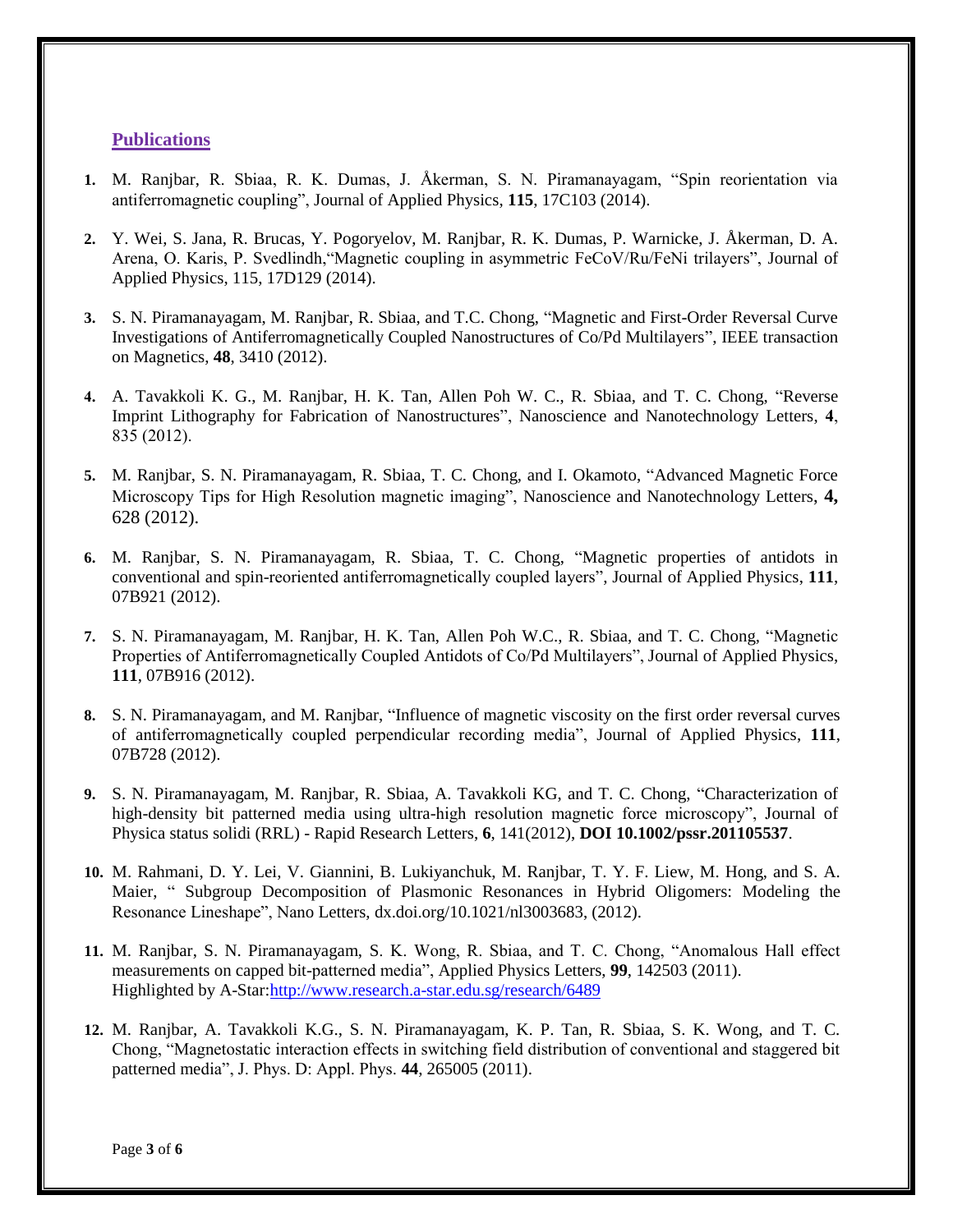- **13.** M. Ranjbar, S. N. Piramanayagam, S. K. Wong, R. Sbiaa, W. Song, H. K. Tan, L. Gonzaga, and T. C. Chong, "Origin of anomalously high exchange field in antiferromagnetically coupled magnetic structures: Spin reorientation versus interface anisotropy", Journal of Applied Physics, **110**, 093915 (2011).
- **14.** M. Ranjbar, S. N. Piramanayagam, R. Sbiaa, K. O. Aung, Z. B. Guo, and T. C. Chong, "Ion Beam Modification of Exchange Coupling to Fabricate Patterned Media", Journal of Nanoscience and Nanotechnology, **11**, 2611 (2011).
- **15.** S. N. Piramanayagam, M. Ranjbar, E. L. Tan, R. Sbiaa, and T. C. Chong, " Enhanced Resolution in Magnetic Force Microscopy using Tips with Perpendicular Magnetic Anisotropy", Journal of Applied Physics, **109**, 07E326 (2011). One of the Highlighted Articles from the Proceedings of the 55th Annual Conference on Magnetism and Magnetic Materials: [http://jap.aip.org/about/55](http://jap.aip.org/about/55th%20%20MMM%20conference.)<sup>th</sup> MMM conference.
- **16.** S. N. Piramanayagam, H. K. Tan, M. Ranjbar, S. K. Wong, R. Sbiaa, and T. C. Chong, "Magnetic Interaction in Perpendicular Recording Media with Dual Synthetic Nucleation Layers", Applied Physics Letters, **98**, 152504 (2011).
- **17.** A. Tavakkoli K.G., S. N. Piramanayagam, M. Ranjbar, R. Sbiaa, and T. C. Chong, "A path to achieve Sub-10 nm half-pitch using electron beam lithography", Journal of Vacuum science and technology B, **29**, 011035-1 (2011). One of the top 20 most downloaded articles in JVSTB: [http://avspublications.org/jvstb/top\\_20\\_most\\_downloaded](http://avspublications.org/jvstb/top_20_most_downloaded)
- **18.** M. Ranjbar, S. N. Piramanayagam, D. Suzi, K.O. Aung, R. Sbiaa, and T. C. Chong, "Antiferromagnetically Coupled Patterned Media: Potential And Challenges", IEEE transaction on Magnetics, **46**, 1787 (2010).
- **19.** R. Sbiaa, S. J. Wong, M. Ranjbar, S. N. Piramanayagam, and T. C. Chong, "Domain structure and magnetic reversal in (Co/Pd) multilayers with different aspects", Journal of Applied physics, **107**, 103901 (2010).
- **20.** M. H. Farzad, M. Ranjbar, and H. Mazaheri Far, "Nano fiber with a metal clad", [Journal of](http://www.aspbs.com/ctn/)  [Computational and Theoretical Nanoscience,](http://www.aspbs.com/ctn/) **7**, 1108 (2010).

### **Conference Presentations**

- **1.** P. Dürrenfeld, E. Iacocca, M. Ranjbar, S. Chung, S. M. Mohseni, J. Åkerman, "Magnetic droplets in spinvalve nanowires", INTERMAG conference, Dresden, Germany (2014).
- **2.** S. A. H. Banuazizi, S. R. Sani, P. Dürrenfeld, S. Chung, S. M. Mohseni, F. Qejvanaj, M. Ranjbar, R. K. Dumas, J. Åkerman, "Investigation of copper electrode thickness effect in nanocontact spin torque oscillator devices", INTERMAG conference, Dresden, Germany (2014).
- **3.** M. Ranjbar, R. Sbiaa, R. K. Dumas, J. Åkerman, S. N. Piramanayagam, "Spin reorientation induced by antiferromagnetic coupling", 58<sup>th</sup> Annual Conference on Magnetism and Magnetic Materials (MMM), Denver, USA (2013).
- **4.** P. Dürrenfeld, S. Mohseni, F. Gerhard, F. Qejvanaj, M. Ranjbar, S. R. Sani, S. Chung, C. Gould, L. Molenkamp, J. Åkerman,"Low-Linewidth Microwave Emission by Spin Transfer Torque in a Single

Page **4** of **6**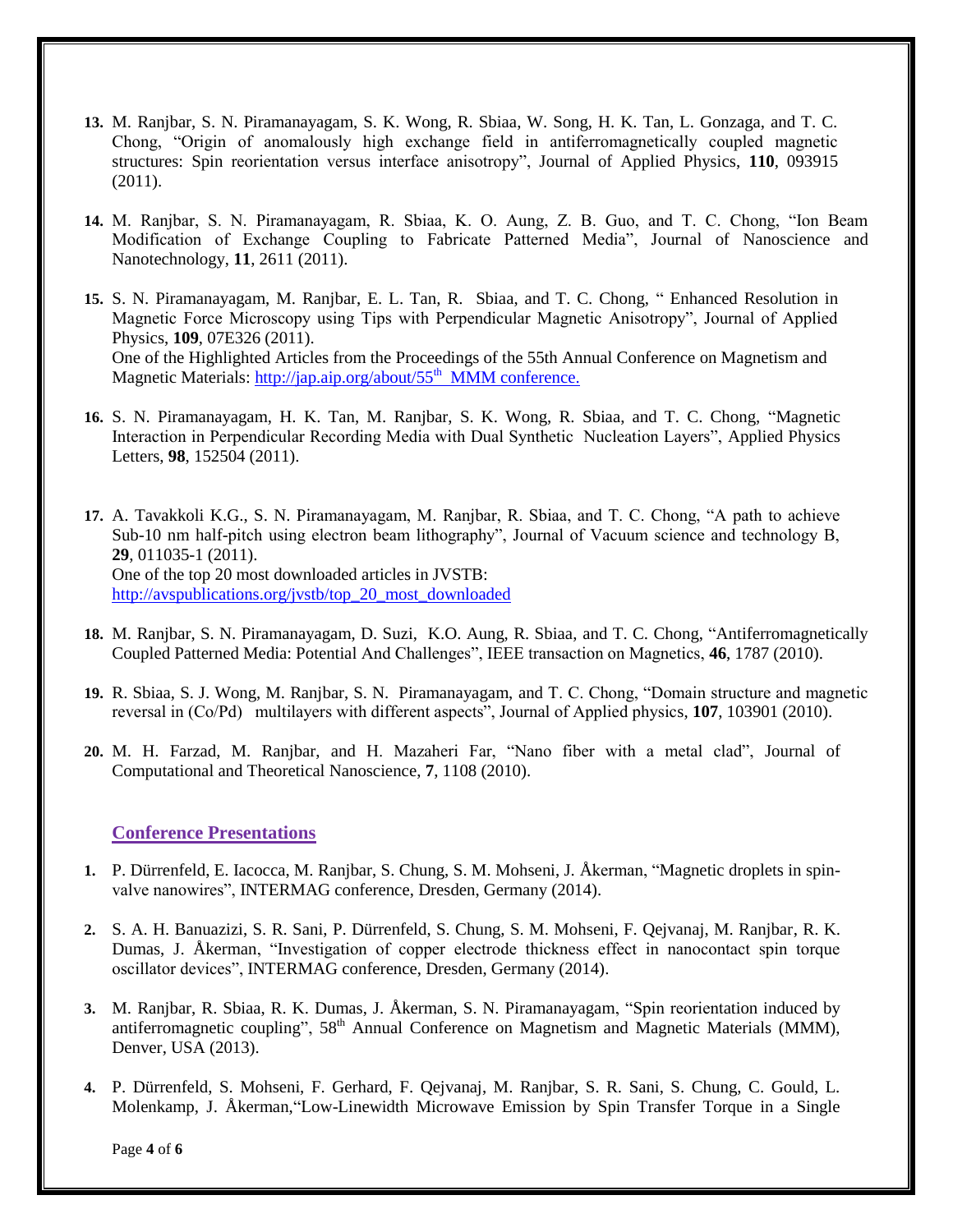Layer Half-Heusler Film", 58<sup>th</sup> Annual Conference on Magnetism and Magnetic Materials (MMM), Denver, USA (2013).

- **5.** Y. Wei, S. Jana, R. Brucas, M. Ranjbar, R. K. Dumas, P. Warnicke, J. Åkerman, D. A. Arena, O. Karis, P. Svedlindh, "Magnetization dynamics in RKKY-coupled metallic trilayers", 58<sup>th</sup> Annual Conference on Magnetism and Magnetic Materials (MMM), Denver, USA (2013).
- **6.** S.N. Piramanayagam, M. Ranjbar, R. Sbiaa and T.C. Chong, "First-order reversal curve analysis of antiferromagnetically coupled Nanostructures of Co/Pd Multilayers", INTERMAG conference, Vancouver, Canada (2012).
- **7.** M. Ranjbar, S. N. Piramanayagam, S. K. Wong, R. Sbiaa, and T. C. Chong, ["Reduction of Switching](http://nus.academia.edu/MojtabaRanjbar/Talks/51125/Reduction_of_Switching_Field_Distribution_in_Bit-Patterned_Media)  [Field Distribution in Bit-Patterned Media"](http://nus.academia.edu/MojtabaRanjbar/Talks/51125/Reduction_of_Switching_Field_Distribution_in_Bit-Patterned_Media),  $56<sup>th</sup>$  Annual Conference on Magnetism and Magnetic Materials (MMM), Arizona, USA (2011).
- **8.** S. N. Piramanayagam, and M. Ranjbar, "Influence of Magnetic Viscosity on the First Order Reversal Curves of antiferromagnetically Coupled Perpendicular Recording Media", 56<sup>th</sup> Annual Conference on Magnetism and Magnetic Materials (MMM), Arizona, USA (2011).
- **9.** S. N. Piramanayagam, M. Ranjbar, H. K. Tan, Allen Poh W.C, R. Sbiaa, and T. C. Chong, ["Magnetic](http://nus.academia.edu/MojtabaRanjbar/Talks/51127/Magnetic_Properties_of_Antiferromagnetically_Coupled_Antidots_of_Co_Pd_Multilayers)  [Properties of Antiferromagnetically Coupled Antidots of Co/Pd Multilayers"](http://nus.academia.edu/MojtabaRanjbar/Talks/51127/Magnetic_Properties_of_Antiferromagnetically_Coupled_Antidots_of_Co_Pd_Multilayers), 56<sup>th</sup> Annual Conference on Magnetism and Magnetic Materials (MMM), Arizona, USA (2011).
- **10.** M. Ranjbar, S. K. Wong, R. Sbiaa, S. N. Piramanayagam, H. K. Tan, L. Gonzaga, and T. C. Chong, "Investigation of Spin Reorientation in Complex Multilayer Systems using Anomalous Hall Effect", INTERMAG conference, Taiwan (2011).
- **11.** M. Ranjbar, S. N. Piramanayagam, R. Sbiaa, and T. C. Chong, "Advanced Magnetic Force Microscopy Tips for High Resolution magnetic imaging", International Conference on Materials for Advance Technology (ICMAT), Singapore (2011). (This paper has won the best poster Award).
- **12.** A. Tavakkoli K. G., M. Ranjbar, H. K. Tan, Allen Poh W. C., R. Sbiaa, and T. C. Chong, "Reverse Imprint Lithography for Fabrication of Nanostructures", International Conference on Materials for Advance Technology (ICMAT), Singapore (2011).
- **13.** M. Ranjbar, S. N. Piramanayagam, S. K. Wong, R. Sbiaa, and T. C. Chong, ["Control of Switching Field](http://nus.academia.edu/MojtabaRanjbar/Talks/57042/Control_Of_Switching_Field_Distribution_Of_Bit_Patterned_Media)  [Distribution of Bit Patterned Media"](http://nus.academia.edu/MojtabaRanjbar/Talks/57042/Control_Of_Switching_Field_Distribution_Of_Bit_Patterned_Media), 2<sup>nd</sup> Annual poster competition on magnetism for students, Singapore (2011). (This paper has won the best poster Award).
- **14.** M. Ranjbar, S. N. Piramanayagam, R. Sbiaa, and T. C. Chong, ["Overcoming resolution limit of high](http://nus.academia.edu/MojtabaRanjbar/Talks/57044/Overcoming_resolution_limit_of_high_density_bit_patterned_media)  [density bit patterned media"](http://nus.academia.edu/MojtabaRanjbar/Talks/57044/Overcoming_resolution_limit_of_high_density_bit_patterned_media),  $2<sup>nd</sup>$  Annual poster competition on magnetism for students, Singapore (2011).
- **15.** M. Ranjbar, A. Tavakkoli K. G., S. N. Piramanayagam, R. Sbiaa, and T. C. Chong, "Influence of Antiferromagnetic Coupling on the switching field distribution of patterned nanostructures", Joint MMM-INTERMAG Conference, Washington, D. C., USA (2010).
- **16.** M. Ranjbar, S. N. Piramanayagam, D. Suzi, K. O. Aung, R. Sbiaa, and T. C. Chong, "Antiferromagnetically Coupled Patterned Media: Potential and Challenges", Joint MMM-INTERMAG Conference, Washington, D. C., USA (2010).